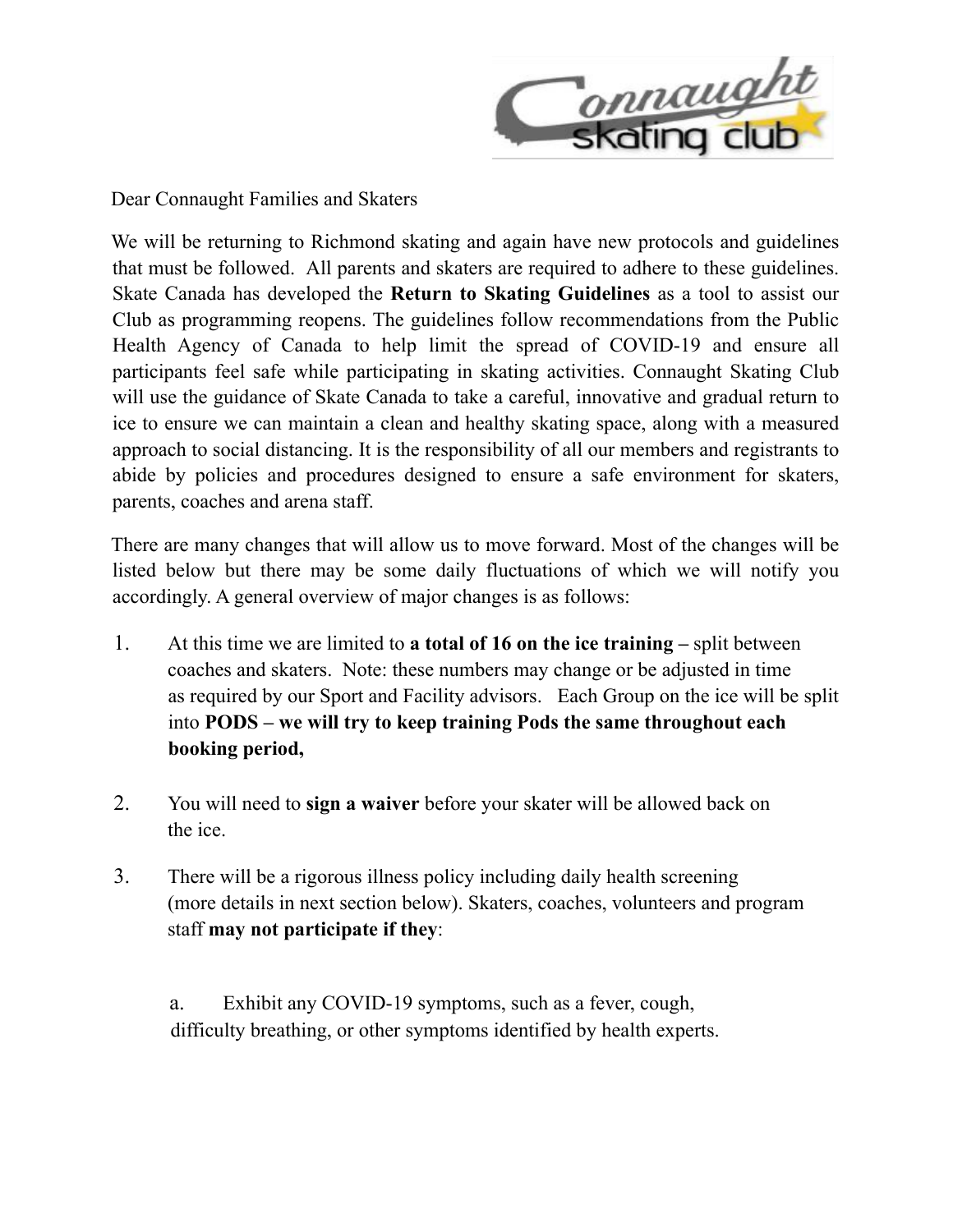

b. If they or someone in their household has been in contact with someone with COVID-19 in the last 14 days.

c. If they or someone in their household has travelled outside of Canada in the last 14 days

- 4. **No spectators** will be allowed into the facility. This means parents may not watch their skaters; however, **parents must remain in the parking lot** in case there is a problem as coaches are not able to look after your skater once they leave the ice.
- 5. All skating must be registered on Uplifter **NO BUY-ONS** allowed as per ViaSport ruling.
- 6. Each training **POD Group** of skaters will be assigned a Connaught COVID-Rep who will supervise the skaters – Guidelines will be provided.

These are all necessary procedures for you to go over with your skater, they are in place to protect us all and we hope that you will help and support us as we Return to Skating.

Below are some further procedures to go over with your skater to ensure that they know what to do when they come to the rink.

# **PREPARING TO SKATE**

- **Arrive no earlier than your scheduled time to enter the building** you should line up approximately 15 minutes before your scheduled session.
- Skaters will enter/exit ice at staggered times and separate entrances. Entry / exit points for both the facility and the rink will be clearly labelled.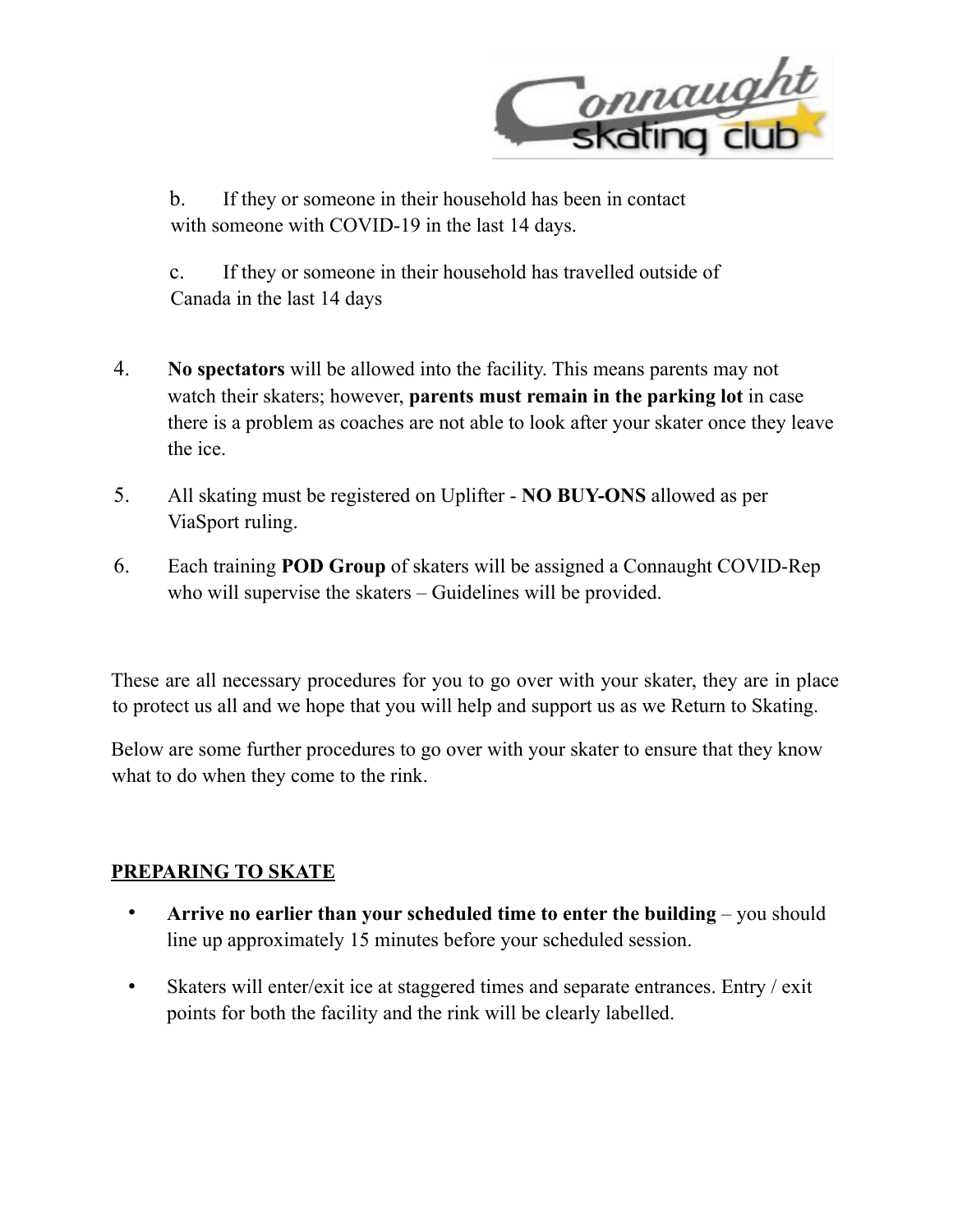

- You will be asked **health screening questions** before you will be allowed into the arena – these will be asked by either a designated 'Covid-Rep or by a Coach. Skaters may be given a temperature check. We will be extremely cautious of sick skaters and anyone who is thought to be sick will be asked to leave the facility to ensure that we protect coaches and fellow skaters. So **please do not bring your skater to the rink if they are sick - see temporary Connaught Covid Refund Policy.**
- Off Ice **warm up** can only be done **outside** or in indicated areas where allowed and skaters must keep a 2 metre distance from other skaters and coaches – area's will be assigned by Coaches.
- **Dressing rooms will not be available.** Benches or chairs may be provided for skaters and coaches to put their skates on outside. Markings on the ground will show where skaters can sit so they are spaced at least 2 metres apart. Alternatively, we **recommend that skates are put on in the car** and skaters walked to the appropriate entrance with guards on.
- Arrive with a **small bag** that you can use to carry your water bottle, skate guards, hand sanitizer and any other personal items you need. This bag will be placed in a designated area and collected once you have skated. If you remove your jacket, it should be placed in your personal bag and not on the boards.
- **To protect yourself against infections**:
	- **Wash your hands** with disinfectant soap and hot water for at least 20 seconds before arriving for your session.
	- **Bring hand sanitizer**. Each participant must bring their own hand sanitizer. Clean your equipment, including your skates, clothing and water bottles regularly.
	- Do not share any equipment (water bottles, clothing, gloves, facial tissue, towels) with other skaters or coaches. - Used facial tissues must be put into the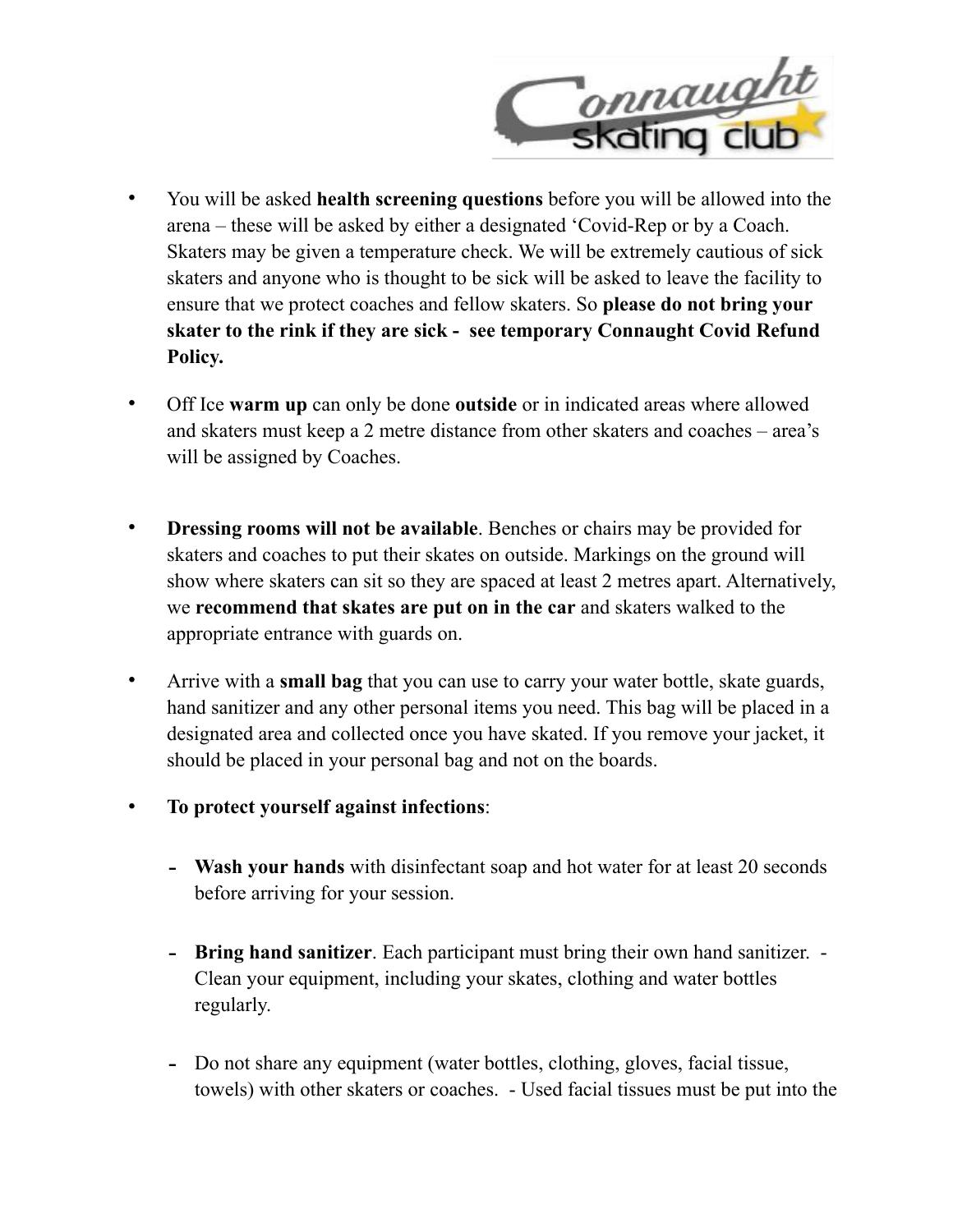

garbage immediately after use. Do not put on the boards or anywhere else. You should use hand sanitizer immediately after blowing your nose.

- If you cough or sneeze, do so in a tissue or in your sleeve. If you use a tissue immediately dispose of the tissue in a garbage can. You should use hand sanitizer immediately after coughing or sneezing.
- **Wear clean clothes and gloves** for each day of training.
- Make sure you have **enough water** before leaving the house water fountains are no longer available at the arena.
- Other than reusable water bottles, **no other food or drink** will be allowed into the facility.
- **Gloves must be used** while skating gloves should be put on after you hand sanitize and enter the arena.
- **Avoid touching door handles, gates, benches** and all other objects where the virus could survive. If you touch something, make sure to use hand sanitizer immediately after.
- While waiting to go on the ice, **stand at the designated physical distancing markers** and stay away from others. Avoid putting equipment on the boards while waiting to go on the ice.

## **WHILE SKATING**

- **Avoid all physical contact**, for example shaking hands, high fives or hugging, with other skaters and coaches.
- **Avoid touching your face** during your skating session. Should you need to touch your face you must use hand sanitizer immediately after touching your face.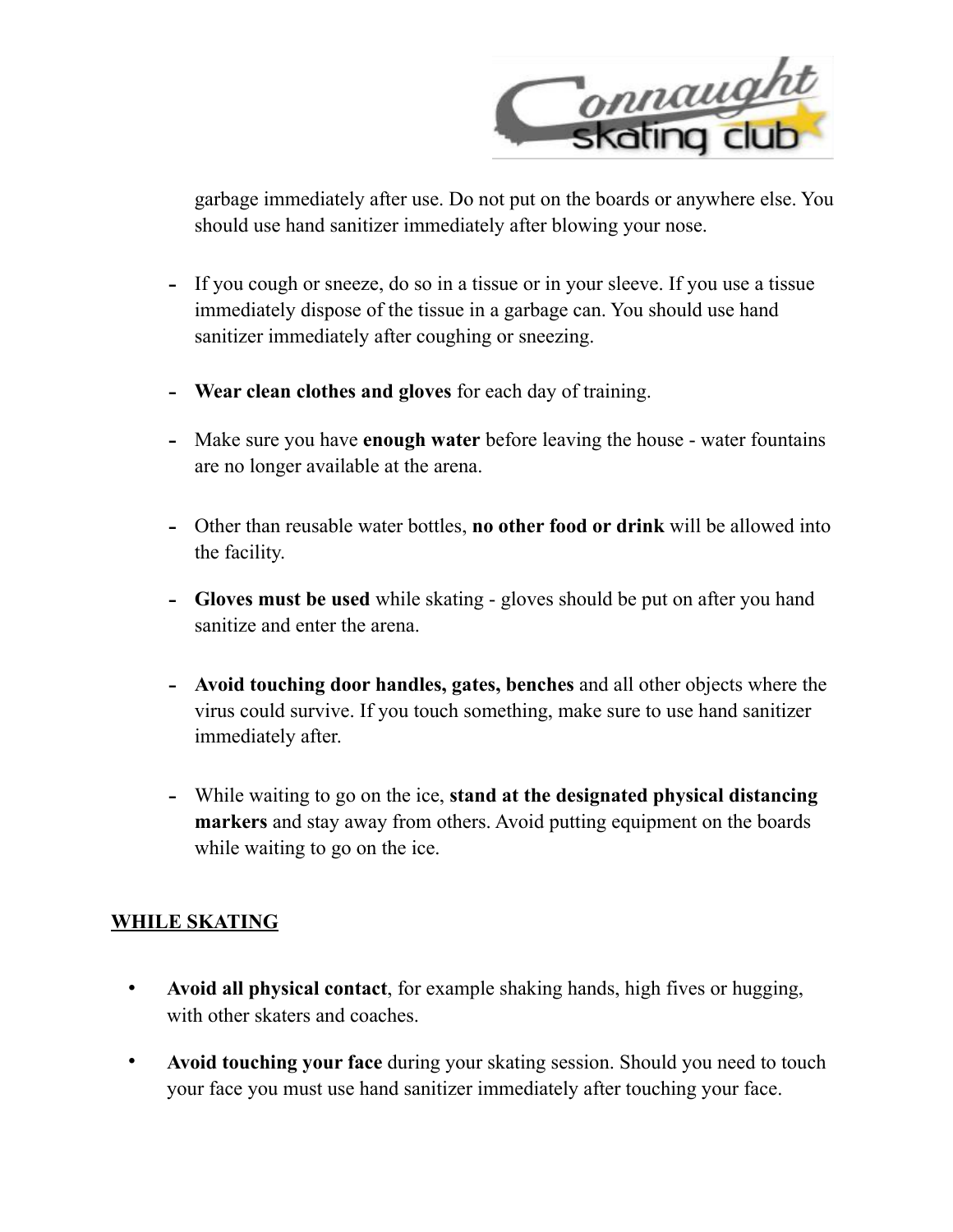

- Make **spatial awareness a priority**. Try to keep a 2 metres distance from other skaters and coaches while on the ice at all times.
- **Do not touch any equipment**, including music playing equipment. One designated person will operate all equipment for all skaters.

# **AFTER SKATING**

- **Wash your hands** carefully with hot water and disinfectant soap or with hand sanitizer.
- **Leave** the arena **immediately** after you finish skating.
- Make sure **used clothing and gloves are washed immediately** when you return home from training.

## **REMEMBER!!!**

### **Skaters, coaches, volunteers and program staff MAY NOT PARTICIPATE if they:**

- Exhibit any COVID-19 symptoms, such as a fever, cough, difficulty breathing, or other symptoms identified by health experts.
- If they or someone in their household has been in contact with someone with COVID-19 in the last 14 days.
- If they or someone in their household has travelled outside of Canada in the last 14 days.

A huge thank you to our coaching team for being so dedicated to our skaters.